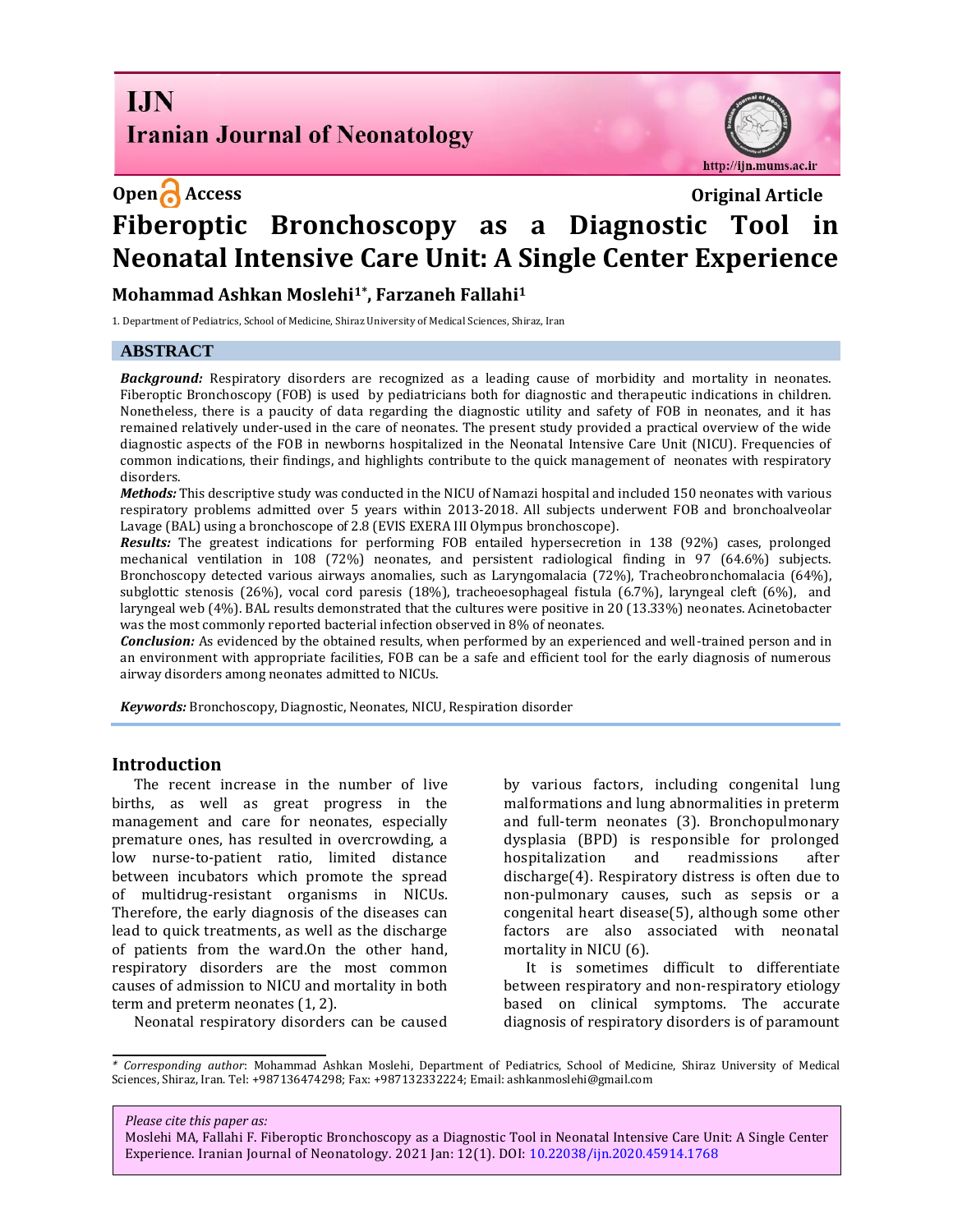importance in the management of neonates [\(7\).](#page-3-6) FOB is a diagnostic and therapeutic tool which has decreased the mortality from respiratory diseases(8).BAL is a procedure facilitated by FOB, and has proved a valuable diagnostic and therapeutic tool for neonates with respiratory diseases [\(9\)](#page-3-7).

There are several therapeutic methods for the use of FOB in the treatment of neonates with respiratory diseases, including stenting, therapeutic suction, balloon dilation, cryotherapy, and curosurf injection (10-14). Today, FOB is increasingly being used by pediatricians to diagnose and treat neonatal respiratory disorders [\(15-17\)](#page-3-8). Nonetheless, there is a paucity of information regarding the diagnostic and therapeutic value, utility, and safety of FOB in neonates [\(18\)](#page-4-0).

The assessment of the diagnostic role of FOB in neonates can be of great help in the planning and management of respiratory disorders in neonates. To date, no study has been conducted on the indications of FOB utilities among the neonatal age group in our region. Moreover, a limited number of studies have been performed merely on sample sizes in Asia. With this background in mind, it was decided to publish the information obtained in the present study.

### **Methods**

The study population consisted of 150 neonates with various respiratory disorders. These neonates had undergone FOB in the NICU of Namazi hospital for 5 years within 2013-2018.All of the evaluated neonates were visited in the NICU for their initial consultation. The inclusion criteria were as follows: 1) long-term coughing, 2) stridor, 3)airway bleeding, 4)endotracheal intubation, 5) emphysema, 6) unexplained respiratory distress, 7) difficulty feeding, 8) cyanosis, 9) abnormal crying sound, 10) persistent radiological abnormalities, and 11) prolonged mechanical ventilation.

After a face-to-face interview with the parents and obtaining informed consents, patients were scheduled for FOB. During the procedure, all of the neonates underwent a complete cardiopulmonary and pulse oximetry monitoring. Before and after the procedure, a chest X-ray was performed to evaluate indications, as well as complications. In the current study, a small size bronchoscope with an outer diameter (OD) of 2.8 mm (EVIS EXERA III Olympus bronchoscope) was used to investigate the airway anatomy.

FOB is usually performed trans-nasally; nonetheless, we performed it both trans-nasally and trans-orally in order to direct investigation of the oral and oropharyngeal airways or via an artificial airway in those with mandatory ventilator supports. Nasal prongs were used for the maintenance of oxygenation. All bronchoscopies were conducted after a well preoxygenation, and BAL was performed to diagnose infections in neonates.

### **Results**

A total of 150 neonates were included in the current study. The procedure was well tolerated and completed almost in less than 2 min. The characteristics of neonates are summarized in Table 1. The youngest neonate was a 2-day-old neonate who was suspected of tracheoesophageal fistula (TEF). The youngest gestational age was a neonate born at 29 weeks. He had bronchopulmonary dysplasia and was subjected to bronchoscopy at the age of 60 days due to long mechanical ventilation and persistent radiological abnormality.

The indications for FOB included hypersecretion in 138 (92%) cases, prolonged mechanical ventilation in 108 (72%) neonates, persistent radiological finding in 97 (64.6%) subjects, stridor in 24 (16%) newborns, and miscellaneous causes (cough, respiratory distress, difficulty feeding, abnormal crying sound, cyanosis during feeding). In neonates with

| Table 1. The characteristics of neonates |               |             |                  |  |  |
|------------------------------------------|---------------|-------------|------------------|--|--|
|                                          |               | Percent (%) | Frequency        |  |  |
| Gender                                   | Male          | 48          | 72               |  |  |
|                                          | Female        | 52          | 78               |  |  |
| Gestational age                          | Preterm       | 34.7        | 52               |  |  |
|                                          | Term          | 65.3        | 98               |  |  |
|                                          | Post term     | 00.0        | $\boldsymbol{0}$ |  |  |
|                                          | VLBW < 1500gr | 13.3        | 20               |  |  |
| Birth Weight                             | LBW < 2500gr  | 26          | 39               |  |  |
|                                          | NBW>2500gr    | 60.7        | 91               |  |  |
|                                          | Total         | 100.0       | 150              |  |  |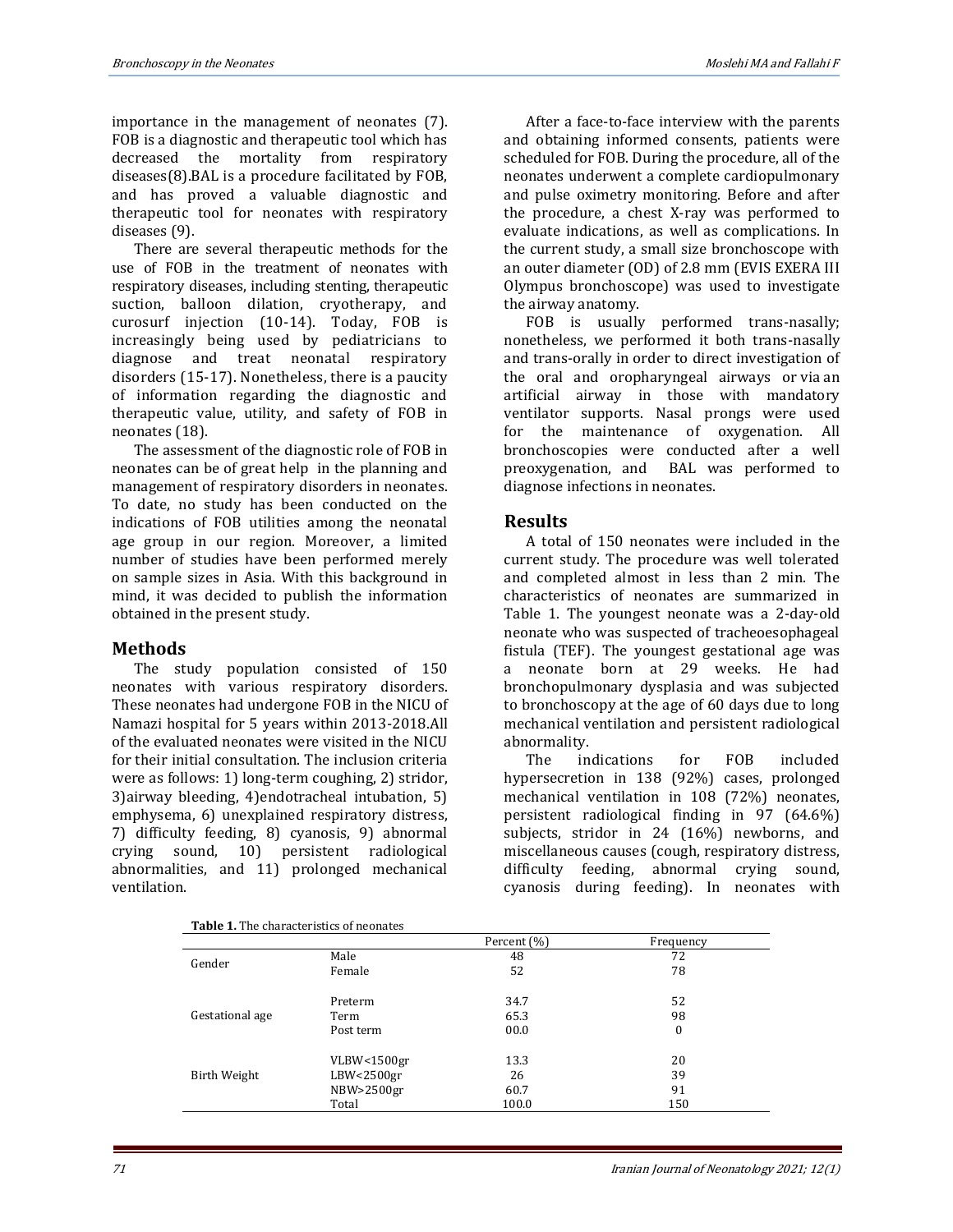| <b>Table 2.</b> Frequency of fiberoptic bronchoscopy findings in neonates |  |  |
|---------------------------------------------------------------------------|--|--|
|                                                                           |  |  |

|                           |          | Percent (%)    | Frequency | Total (%)  |
|---------------------------|----------|----------------|-----------|------------|
|                           | Severe   | 25             | 27        |            |
| Laryngomalacia            | Moderate | 35.2           | 38        | 108 (72)   |
|                           | Mild     | 39.8           | 43        |            |
|                           | Severe   | 23.96          | 23        |            |
| Tracheobronchomalacia     | Moderate | 29.17          | 28        | 96 (64)    |
|                           | Mild     | 46.87          | 45        |            |
|                           | Severe   | 20.52          | 8         |            |
| Subglottic stenosis       | Moderate | 35.89          | 14        | 39 (26)    |
|                           | Mild     | 43.59          | 17        |            |
| Vocal cord paralysis      |          | 18             | 27        | 27(18)     |
| Unilateral                |          | 51.85          | 14        |            |
| Bilateral                 |          | 48.15          | 13        |            |
| Generalize inflammation   |          | 20             | 30        | 30(20)     |
| <b>Granulation tissue</b> |          | 46             | 69        | 69 (46)    |
| Vocal cord                |          | 23.18          | 16        | 23 (15.33) |
| supraglottic              |          | 10.14          | 7         |            |
| Trachea nodules           |          | $\overline{4}$ | 6         | 6 (4)      |
| Mucusalplugging           |          | 92             | 138       | 138 (92)   |
| TEF                       |          | 6.67           | 10        | 10(6.67)   |
| Laryngeal Web             |          | 4              | 6         | 6(4)       |
| Laryngeal cleft           |          | 6              | 9         | 9(6)       |

unexplained stridor, FOB demonstrated various anomalies, including tracheobronchomalacia in 9(37.5%) cases, laryngomalacia in 6 (25%) neonates, subglottic hemangioma in 4 (16.67%) subjects, laryngeal web in 2 (8.33%) subjects, subglottic stenosis in 2 (8.33%) cases, and vocal cord palsy in 1 (4.17%) subject. Anomalies observed in cases with persistent radiological findings (e.g., unresolved atelectasis, pneumonia, and persistent pulmonary infiltrates) were tracheobronchomalacia (72.16%), granulation tissues (71.13%), laryngomalacia (55.67%), and subglottic stenosis (8.25%). Mucus plug was observed in all cases with persistent radiological findings, and complications were not detected during FOB. Moreover, after FOB, no complication was clinically and radiologically detected. The frequency of FOB findings in neonates is summarized in Table 2.

BAL was performed for all neonates who underwent FOB. The result of this procedure showed that neonatal culture was positive in 20 (13.33%) neonates. Acinetobacter which was observed in 8% of neonates was the most commonly reported bacterial infection in neonates. The frequency of *non-albicans Candida*, *Methicillinresistant coagulase-negative staphylococci (MRCoNS)*, *Klebsiella*, and *Methicillin-sensitive staphylococcus aureus* (MSSA) was obtained at 3, 2, 1, 1, and 1, respectively.

### **Discussion**

Respiratory disorders are a leading cause of

morbidity and mortality in neonates. FOB is currently used for diagnostic and therapeutic indications in neonates. Nonetheless, there is a paucity of information regarding the diagnostic and therapeutic utility, as well as safety of FOB in neonates [\(18\)](#page-4-0). The most common FOB indications in the present study entailed hypersecretion, prolonged mechanical ventilation, and persistent radiological abnormality, respectively.

In accordance with the results reported in a study conducted by Tang, et al., hypersecretion was the most common cause of referral from NICU to bronchoscopy in the current study [\(19\).](#page-4-1) Prolonged mechanical ventilation was recognized as the second cause of referral in the present study. Nonetheless, it was the major cause of concern in the neonatal units as observed in the findings obtained by Vijayasekaran, et al. The current study demonstrated that the persistent radiological abnormality is the third most common cause of patient referral. Bronchoscopy investigation showed that tracheobronchomalacia and granulation tissues were the two common causes of this problem; however, it was not mentioned in previous studies on newborn and premature neonates.

In the present study, neonates with unexplained respiratory distress and normal chest x-ray had tracheobronchomalacia, laryngomalacia, and tracheomalacia in their FOB investigation. Midulla F et al. and Vijayasekaran et al. also found laryngomalacia and tracheomalacia in their bronchoscopy findings in cases with unexplained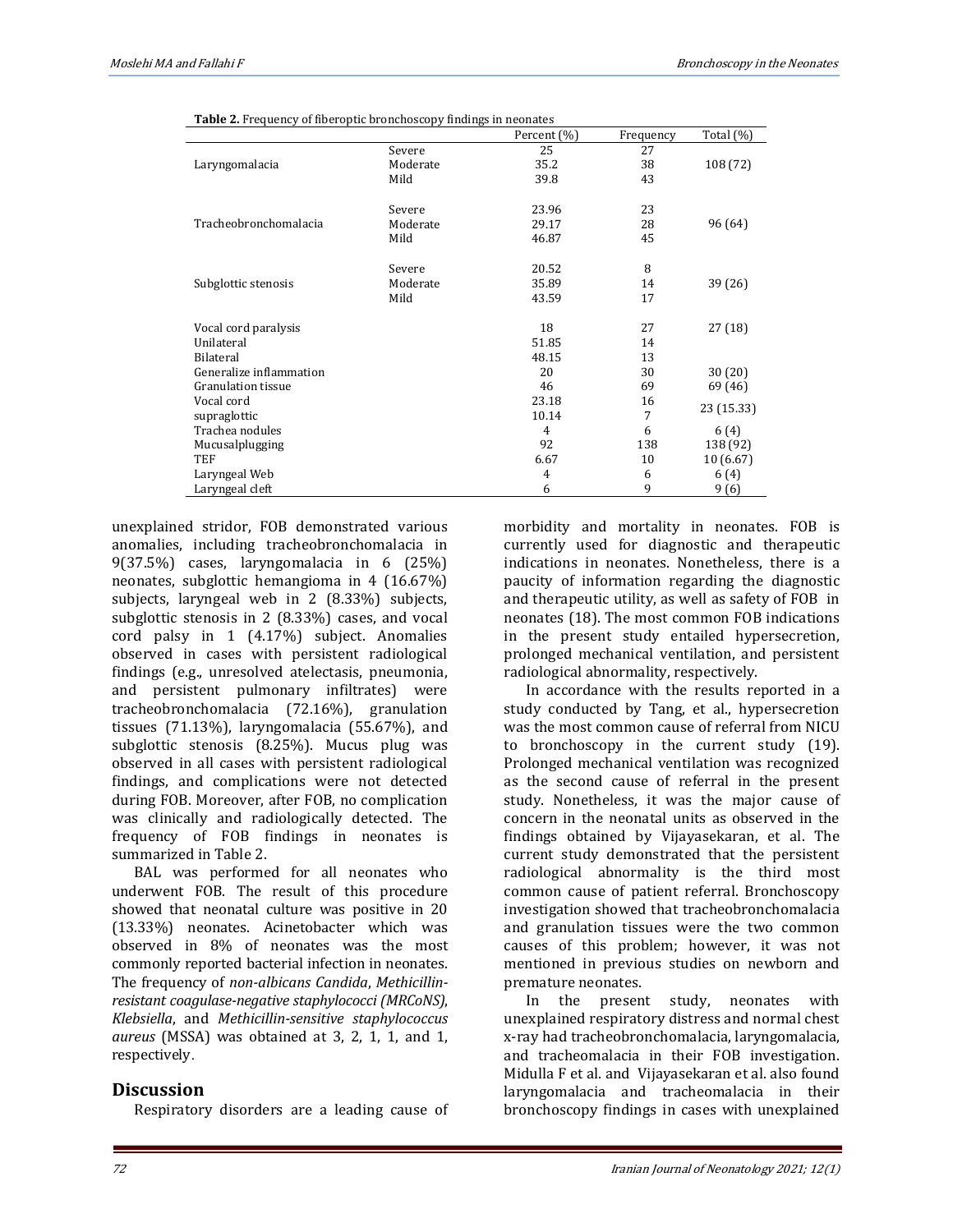respiratory distress (7). They considered unexplained respiratory distress as an accepted indication for bronchoscopy [\(7,](#page-3-6) [20\)](#page-4-2). In the present study, although tracheobronchomalacia was one of the main issues in the neonates with an unexplained respiratory distress, it was not indicated in previous studies.

This can be attributed to the absence of careful examination of the right and left bronchi, mucus plugs, copious amount of bronchial secretion, and rapid respiratory rate during bronchoscopy making vision so blurred. BAL was performed in all neonates and microbiological yield had direct influence in the antimicrobial management of the cases. In a similar vein, a study performed by Fogliae E et al. confirmed the influence of BAL in the antimicrobial management [\(21\).](#page-4-3) Moreover, Liu J et al. suggested that BAL is effective in the treatment of neonatal pulmonary atelectasis (9).

The majority of previous studies have pointed to the safety of FOB procedure (8, 22). However, since these studies were performed on a few patients, we re-examined the rate of complications and concluded that complications were not detected during and after FOB procedures in the present study. The decrease of Sao2 was mild to moderate, remained more than 85% during the procedure, and resolved rapidly after the withdrawal of the bronchoscope. It is noteworthy that no bradycardia was observed.

### **Conclusion**

The results of the present study confirmed the high diagnostic ability of bronchoscopy in both neonates who were mechanically ventilated and those who breathed spontaneously. Furthermore, it was found that FOB can serve not only as an important diagnostic tool in the management of respiratory diseases but also as a safe procedure in the premature and term neonates.

### **Acknowledgments**

None.

### **Conflicts of interest**

None declared.

#### **References**

- <span id="page-3-0"></span>1. Qian LL, Liu CQ, Guo YX, Jiang YJ, Ni LM, Xia SW, L et al. Current status of neonatal acute respiratory disorders: A one-year prospective survey from a chinese neonatal network. Chin Med J (Engl)**.** 2010; 123(20):2769-75.
- <span id="page-3-1"></span>2. Pramanik AK, Rangaswamy N, Gates T. Neonatal respiratory distress: a practical approach to its diagnosis and management. Pediatr Clin North Am.

2015; 62(2):453-69.

- <span id="page-3-2"></span>3. Liszewski MC, Stanescu AL, Phillips GS, Lee EY. Respiratory distress in neonates: Underlying causes and current imaging assessment. Radiol Clin North Am. 2017; 55(4):629-44.
- <span id="page-3-3"></span>4. Tracy MK, Berkelhamer SK. Bronchopulmonary dysplasia and pulmonary outcomes of prematurity. Pediatr Ann. 2019; 48(4):e148-53.
- <span id="page-3-4"></span>5. Chowdhury N, Giles BL, Dell SD. Full-term neonatal respiratory distress and chronic lung disease. Pediatr Ann. 2019; 48(4):e175-81.
- <span id="page-3-5"></span>6. Seid SS, Ibro SA, Ahmed AA, Olani Akuma A, Reta EY, Haso TK, et al. Causes and factors associated with neonatal mortality in neonatal intensive care unit (nicu) of jimma university medical center, Jimma, South West Ethiopia. Pediatric Health Med Ther. 2019; 10:39-48.
- <span id="page-3-6"></span>7. Vijayasekaran D, Kalpana S, Ramachandran P, Nedunchelian K. Indications and outcome of flexible bronchoscopy in neonates. Indian J Pediatr. 2012; 79(9):1181-4.
- 8. Kohelet D, Arbel E, Shinwell ES. Flexible fiberoptic bronchoscopy--a bedside technique for neonatologists. J Matern Fetal Neonatal Med. 2011; 24(3):531-5.
- <span id="page-3-7"></span>9. Liu J, Ren XL, Fu W, Liu Y, Xia RM. Bronchoalveolar lavage for the treatment of neonatal pulmonary atelectasis under lung ultrasound monitoring. J Matern Fetal Neonatal Med. 2017; 30(19):2362-6.
- 10. Xu X, Liu XC, Li DD, Zhu B, Xiao LJ, Feng ZC, et al. Diagnostic and therapeutic methods for perioperative children with congenital heart disease with airway stenosis in pediatric intensive care unit. Zhonghua Er Ke Za Zhi. 2013; 51(11):842-5.
- 11. Biban P, Rugolotto S, Zoppi G. Fiberoptic endotracheal intubation through an ultra-thin bronchoscope with suction channel in a newborn with difficult airway. Anesth Analg. 2000; 90(4):1007.
- 12. Perez-Ruiz E, Perez-Frias J, Martinez-Gonzalez B, Martinez-Aran T, Milano-Manso G, Martinez-Valverde A. Pediatric fiberoptic bronchoscopy. Analysis of a decade. An Esp Pediatr. 2001; 55(5):421-8.
- 13. Altin S, Dalar L, Karasulu L, Cetinkaya E, Timur S, Solmazer N. Resection of giant endobronchial hamartoma by electrocautery and cryotherapy via flexible bronchoscopy. Tuberk Toraks. 2007; 55(4): 390-4.
- 14. Mirzarahimi M, Barak M. Comparison efficacy of curosurf and survanta in preterm infants with respiratory distress syndrome. Pak J Pharm Sci. 2018; 31(2):469-72.
- <span id="page-3-8"></span>15. Sachdev A, Ghimiri A, Gupta N, Gupta D. Predecannulation flexible bronchoscopy in tracheostomized children. Pediatr Surg Int. 2017; 33(11):1195-200.
- 16. Cheng J, Cooper M, Tracy E. Clinical considerations for blunt laryngotracheal trauma in children. J Pediatr Surg. 2017; 52(5):874-80.
- 17. Placido-Paias R, Delgado-Pecellin I, Gonzalez-